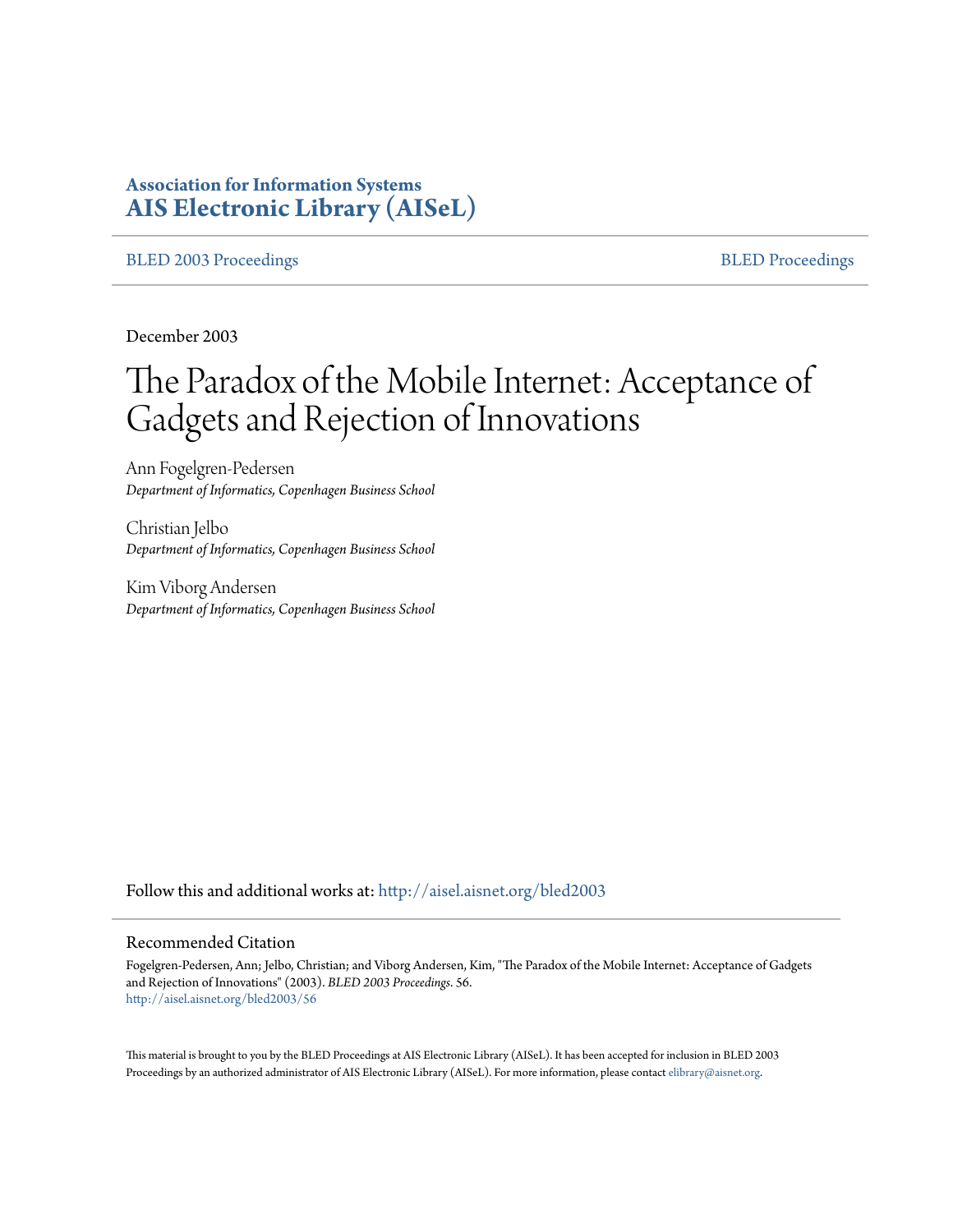## **16th Bled eCommerce Conference**

#### **eTransformation**

Bled, Slovenia, June 9-11, 2003

# **The Paradox of the Mobile Internet: Acceptance of Gadgets and Rejection of Innovations**

#### **Ann Fogelgren-Pedersen, Kim Viborg Andersen, Christian Jelbo**

Department of Informatics, Copenhagen Business School, Denmark AFP.inf@cbs.dk, Andersen@cbs.dk, CJe.inf@cbs.dk

#### **Abstract**

*Using the decomposed theory of planned behavior (DTPB), this paper addresses the drivers and inhibitors for end-consumer use of the mobile Internet. Qualitative interviews*  with 15 adopters who themselves classify them as adopters of the mobile Internet, *indicates that the adoption of the innovative parts beyond voice and SMS is evolving slowly despite a high penetration rate of mobile phones (70%) and substantial amount invested in the mobile area. Larger displays, change in key boards, and improved convergence with other technologies are highlighted as the key areas that needs improvements.* 

## **1. Introduction**

The mobile Internet has received substantial consideration among both popular and academic publications within the fields of adoption, diffusion, and domestication research (Pedersen and Ling 2002). Furthermore, policy makers in particular is focused on this next wave of computing with phrases such as nomadic (Lyytinen and Yoo Forthcoming) and pervasive (Lyytinen and Yoo 2002) computing appearing in the national R&D programs. Policy makers are concerned whether the mobile Internet will materialize a new source of gaining economic momentum in the economy through technology manufacturing, software development and innovation of business practice. A prominent example of what is at stake is the European IST Sixth Frame Program:

"research is expected to …open new social and economic opportunities by allowing full seamless and nomadic user access to new classes of feature rich applications, and new classes of person to person, device to device and device to persons applications" (European Commission 2002). Yet all studies suggest that the mobile Internet is not progressing in an innovative manner or rapidly with the exception of the SMS (Short Message Service) and the voice area (International Telecommunication Union 2002).

The mobile Internet differs from the wired Internet in the sense that its primary use is in contextually different settings. The wired Internet is mostly used in predetermined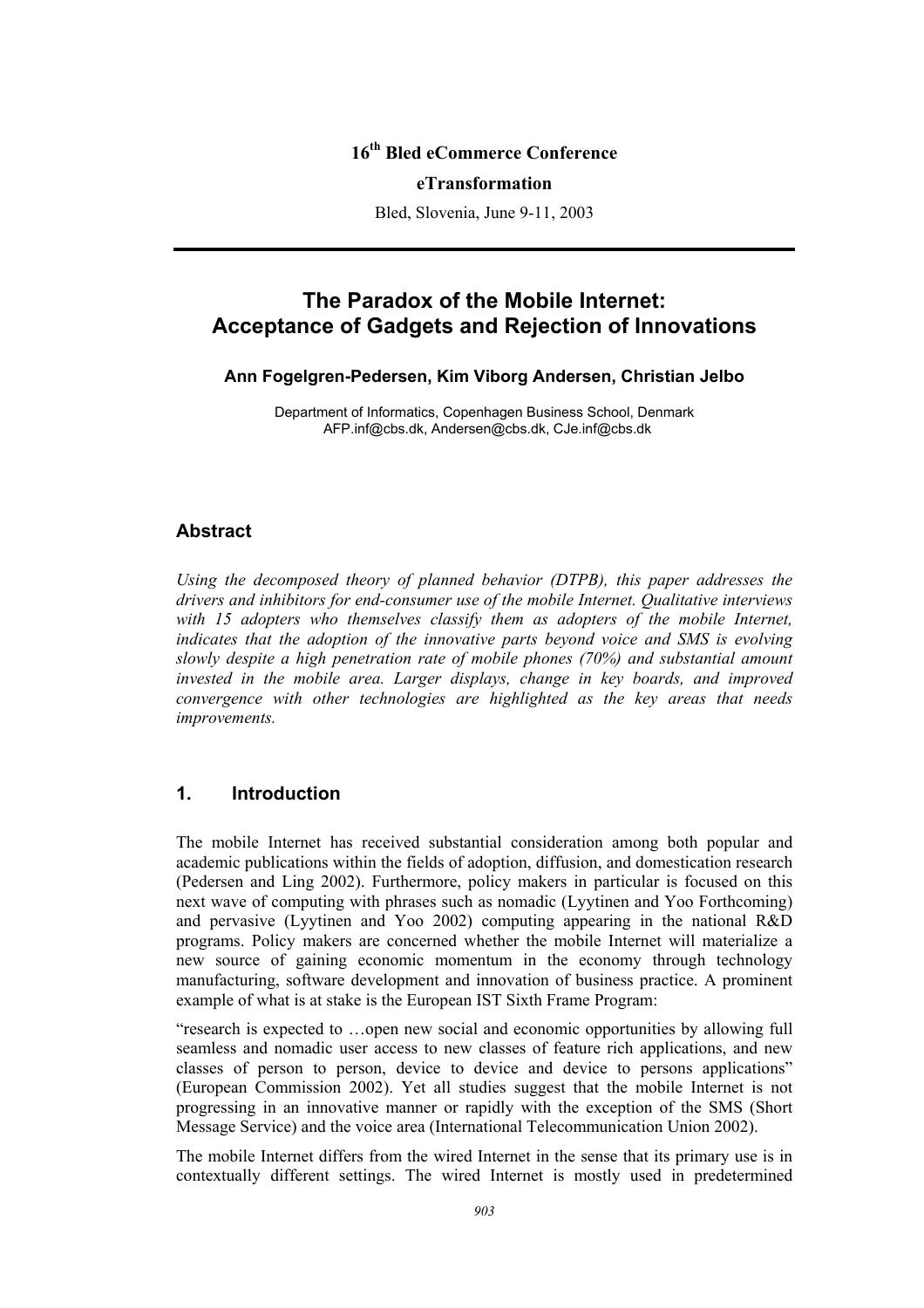settings and the mobile Internet is more limited in regards to systems resources as compared to the wired Internet (Kim, Kim et al. 2002). The remarkable adoption rate of mobile phones has contributed to the high expectation of an equal adoption rate for the mobile Internet. Experimental and laboratory research have indicated that the high hopes for diffusion of for example mobile commerce are not completely unfounded if the users are exposed to the new technologies (Khalifa and Cheng 2002) and the task complexity is high (van der Heijden and Sørensen 2002). Yet, empirical studies with users in real world settings suggest that SMS is the primary non-voice use of the mobile Internet in the European context (Aarnio, Enkenberg et al. 2002) whereas e-mail and banking services is a lot more limited. Furthermore, the existing empirical studies also point to severe adoptions challenges, such as concentrated and discrete use rather than being used widely (Anckar and D'Incau 2002);(Kim, Kim et al. 2002) and that only entertainment services seems to gain momentum (Aarnio, Enkenberg et al. 2002). Also, research has suggested that the users of the mobile Internet utilize this as complementary to the wired Internet (Anckar and D'Incau 2002) and other communication channels. Thus, not only is the mobile Internet challenged by the wired Internet but also by an Internet that continue to attract more users, innovative content, transport technologies, and payment mechanisms.

Our research investigates why individuals use or not use the mobile Internet. This qualitative study of the mobile Internet is based on qualitative use of the decomposed theory of planned behavior (DTPB). DTPB combines the most applicable features of the following three models; the technology acceptance model, the theory of planned behavior (Taylor and Todd 1995), and the diffusion of innovation theory. The rather complex DTPB-model has been criticized as not meeting the standards of simplicity and adding only marginal predictive power in quantitative studies (Mathieson, Peacock et al. 2001). The primary gain from this paper is the qualitative study based on fifteen telephone interviews conducted in November 2002. Although, the primary purpose this study is to apply the DTPB-model in a qualitative study of the mobile Internet, we also aim to aid the IS community with the ongoing theoretical progress.

## **2. Mobile Market Overview**

The Danish mobile phone market is often viewed as one of the most developed in the world due to early the telecommunication liberalization, the focus on cheaper prices, and the rapid development through fierce competition. Today, in Scandinavia (Denmark, Sweden, Norway, Iceland, and Finland) there are more mobile phones than fixed network subscriptions and the average penetration of mobile phones are reaching 80%. Yet the mobile penetration in Denmark is not impressive as compared to the leading countries in the European Union (EU). Despite the low penetration as compared to the other Nordic countries and the fact that Denmark has a mobile subscriber percentage of total telephone subscribers that are below EU average, Denmark is still among the spearheading countries who experience a high usage of mobile communication services, such as SMS.

The Danish mobile subscribers are using the features of SMS to a greater extend than United Kingdom and France, but the Danish market falling behind in the general aspects of using the mobile phone for communication. Denmark not only has the lowest mobile traffic per subscriber, but also a lower percentage use of mobile traffic as compared to fixed network traffic.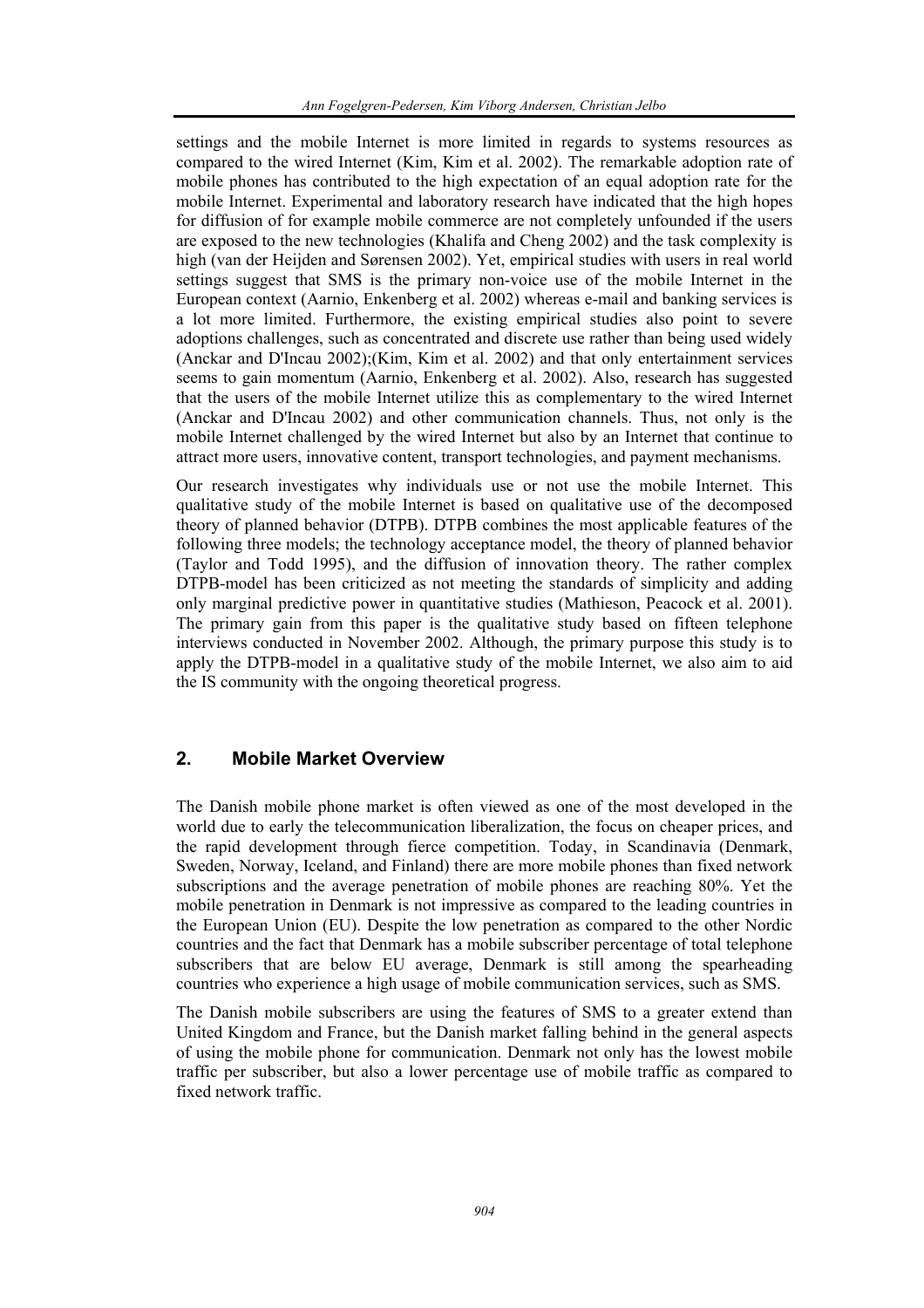| <b>There</b> I. Cross country mateurors, 2001 |                                                  |                                         |                                                                          |                                         |                                                      |
|-----------------------------------------------|--------------------------------------------------|-----------------------------------------|--------------------------------------------------------------------------|-----------------------------------------|------------------------------------------------------|
| Country                                       | Mobile<br>sub-<br>scribers <sup>1</sup><br>(000) | Mobile<br>Pene-<br>tration <sup>1</sup> | Mobile Subscribers<br>as % of total<br>telephonesubscribers <sup>1</sup> | <b>SMS</b><br>traffic<br>$(millions)^2$ | Monthly<br>SMS use<br>per<br>subscriber <sup>2</sup> |
| Denmark                                       | 3,960                                            | 73.8                                    | 50.6                                                                     | 1,334                                   | 28                                                   |
| Finland                                       | 4,044                                            | 77.8                                    | 58.7                                                                     | 1,202                                   | 25                                                   |
| Norway                                        | 3,737                                            | 82.5                                    | 53.4                                                                     | 2,070                                   | 46                                                   |
| UK                                            | 46,282                                           | 77.0                                    | 56.7                                                                     | 12,036                                  | 22                                                   |
| France                                        | 35,922                                           | 60.5                                    | 51.4                                                                     | 3,234                                   | 8                                                    |
| EU                                            | 350,222                                          | 43.8                                    | 51.9                                                                     | n.a.                                    | n.a.                                                 |

*Table 1: Cross-country Indicators, 2001* 

Source: *1)(International Telecommunication Union 2001) 2)(National IT and Telecom Agency, Denmark 2001); (Ministry of Transport and Communications, Finland 2002); (Norwegian Post and Telecommunication Authority 2002); (Oftel Office of Telecommunication UK 2002); (Autorité de Regulation des Telecommunications 2001)* 

|                       | Mobile<br>network traffic<br>(million<br>minutes) | Mobile<br>traffic as $%$<br>of fixed<br>traffic | Fixed<br>network<br>traffic<br>(million<br>minutes) | Traffic per<br>mobile<br>subscriber<br>(minutes) | Population<br>(000) |
|-----------------------|---------------------------------------------------|-------------------------------------------------|-----------------------------------------------------|--------------------------------------------------|---------------------|
| Denmark <sup>i)</sup> | 2,929                                             | 12                                              | 23,469                                              | 740                                              | 5,370               |
| Norway <sup>ii)</sup> | 3,582                                             | 12                                              | 30,960                                              | 958                                              | 4,530               |
| $UK$ $iii)$           | 45,027                                            | 15                                              | 300,004                                             | 973                                              | 59,340              |
| France <sup>iv)</sup> | 44,273                                            | 23                                              | 191,350                                             | 1,232                                            | 60,080              |

*Table 2: Fixed Network Traffic and Mobile Traffic, 2001. Population, 2001* 

Source: *(i)(National IT and Telecom Agency, Denmark 2001) (ii)(Norwegian Post and Telecommunication Authority 2002) ; (iii)(Oftel office of Telecommunication UK 2002) ; (iv)(Autorité de Regulation des Telecommunications 2001)* 

Since the introduction of WAP (Wireless Application Protocol) in the Danish market, the technology has gone through a rapid decline in users and in the development of content. A study on the status and perspectives of the WAP-technology (Vilstrup Interactive 2000), indicates that WAP-consumers will not consider returning to the technology after they tried it, and four out of five would not consider buying a WAP enabled phone. Furthermore, the study states that only 11% of the respondents were aware that they owned a WAP enabled phone, and out of that group itis only two percent that use the WAP possibility every day.

In the Vilstrup Interactive study(Vilstrup Interactive 2000), 64% of the users stated that they expect to use WAP more when GPRS is introduced on the market. Recent statistics from the Danish National Telecom Agency(National IT and Telecom Agency, Denmark 2001) displays, that only 11,000 mobile phone customers have embraced GPRS technology, which is equivalent with only 2.5 users per thousand mobile phone user.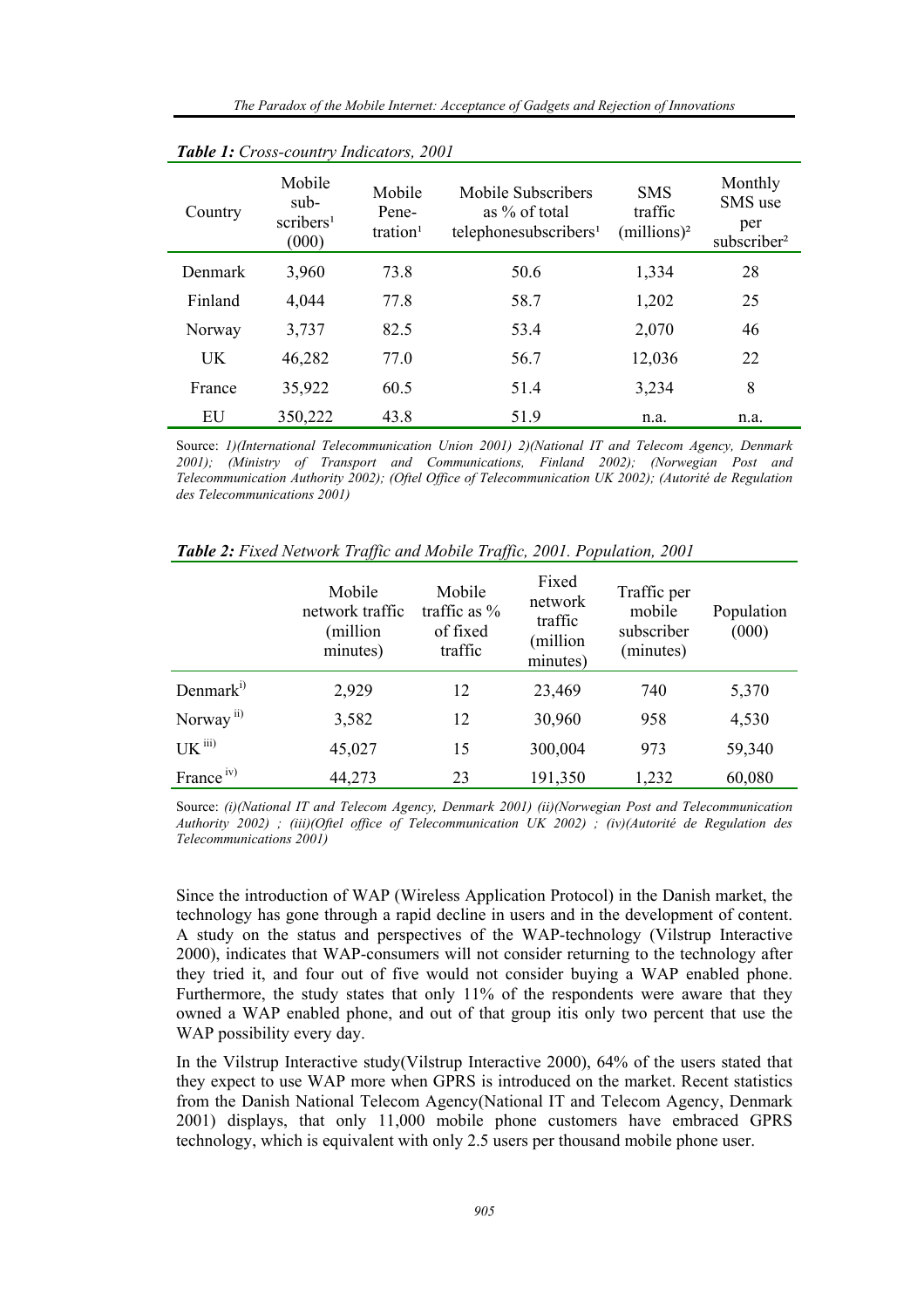The results above clearly define the Danish mobile communication market as a hesitant market, where reluctant consumers so far have rejected to adopt the mobile Internet. Not only is the Danish mobile market falling behind in general aspects of using the mobile phone for communication, but also in regards to the two technologies that were pointed out to jumpstart the mobile Internet WAP and GPRS, both have very low diffusion rates.

## **3. Our Research Model**

This article is based on the Decomposed Theory of Planned Behavior (DTPB) research model. The chosen theoretical framework is supported by Technology Acceptance Model (TAM), Theory of Planned Behavior (TPB), and Diffusion of Innovation Theory (DIT). These three theories lay the ground for the DTPB. Thus, many of the shortcomings for each of the components apply also for the DTPB. The main reason for selecting this research model for this study is that it includes technical, social, psychological as well as other potentially important adoption factors. Other similar research models cover less ground and provide therefore not the same comprehensive over view as DTPB does. The combination of these established theories enhances the validity of the model, but that alone would not justify combining the theories.

Davis' Technology Acceptance Model (TAM) is highly regarded within the IS community (Adams, Nelson et al. 1992);(Straub, Keil et al. 1997);(Szajna 1996);(Viswanath and Davis 2000) and is an important cornerstone in the DTPB model. TAM has shown a significant relationship between attitude and behavior, which enhances the validity of that portion of DTPB that is considering these two adoption factors. The subsequent issues are argued in the TAM model; (1) The ease of use of the mobile Internet or the lack of it, (2) the usability of the mobile Internet. The TAM has achieved greater statistical validity than TPB (Chau and Hu 2002).

The TPB has strong similarities to TAM in its structure (Ajzen 1985). The TPB includes more variables in its theoretical model than TAM does in its structure and has as a result more explanatory power. The later challenges are discussed in the TPB section; (1) The high cost to utilize the mobile Internet which include both the monetary cost and the time invested by the individual user to learn to take advantage of the technology, (2) the impact of poor technology facility conditions available to the individuals considering adoption of the mobile Internet, (3) the impact of social influences on a potential adopter by his reference group, and (4) the identification and persuasion of the target group with high levels of self-efficacy to adopt the mobile Internet technologies since they are more likely to adopt complex technologies (Compeau and Higgins 1991).

Rogers classical Diffusion of Innovation Theory captures adoption issues with his five perceived attributes of innovation. Out of these five, four are significant correlated to with the Decomposed Theory of Planned Behavior; relative advantage, complexity, compatability and observability (Rogers 1995). These four perceived attributes of innovation support four out of seven challenges of our chosen theoretical framework. The following issues are addressed in the DIT section; (1) The compatibility of the mobile Internet to existing everyday patterns and the wired Internet, (2) The ease of Use of the mobile Internet or the lack of it, (3) the usability of the mobile Internet, (4) and the impact of social influence on a potential adopter.

The Technology Acceptance Model (TAM) is grounded in models from the social psychology, such as the Theory of Reasoned Action (TRA) and the Theory of Planned Behavior (TPB) (Ajzen 1985). Furthermore, Davis (Davis 1986) has gained great inspiration from Rogers' DIT as well. The primary goal of TAM is to explain the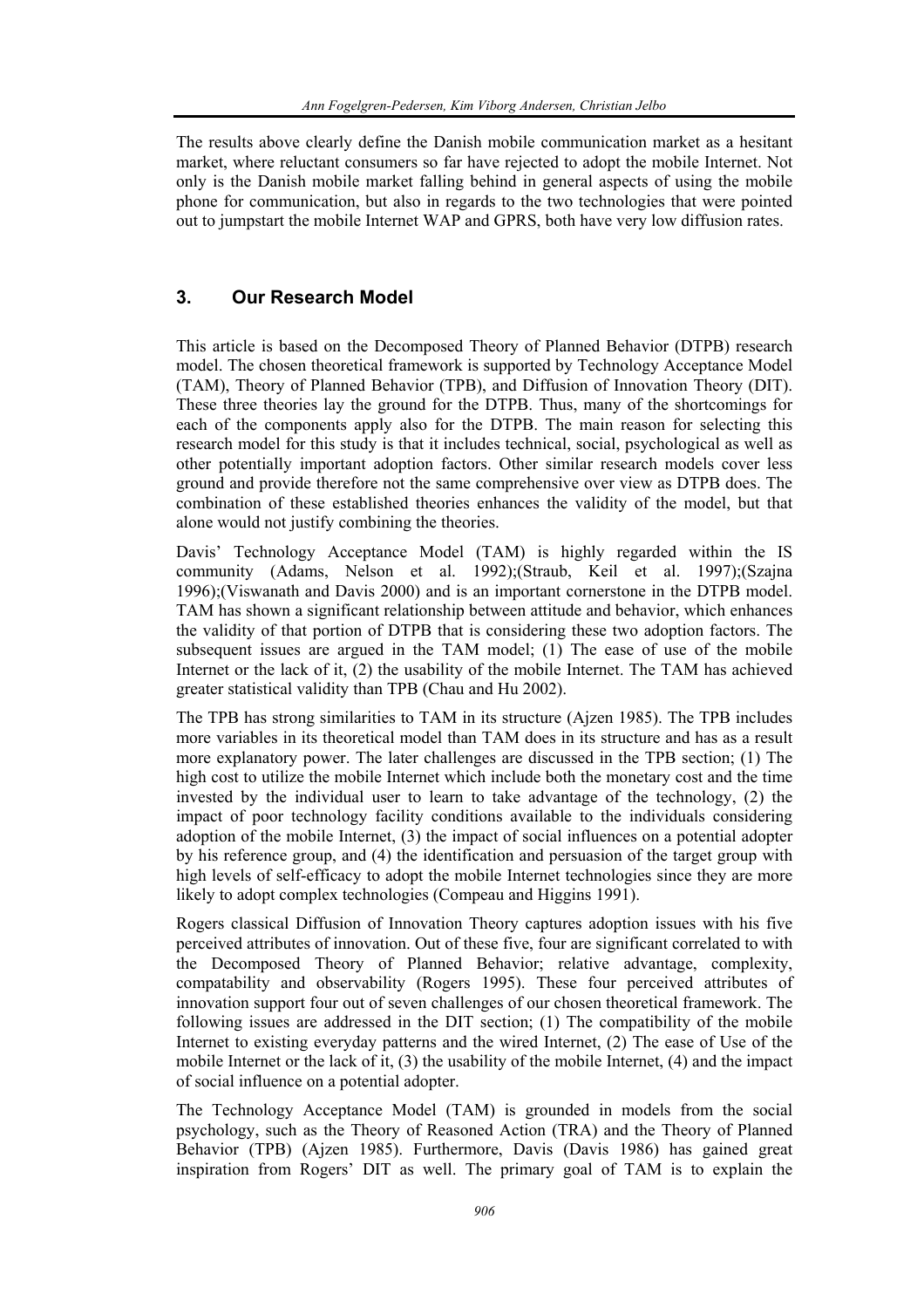determinants of IT acceptance by tracing the impact of external factors on internal beliefs, attitudes, and intentions (Davis, Bagozzi et al. 1989). TAM was created in a manner to include a small number of fundamental variables with the greatest explanation aptitude. The focus of TAM is therefore on the usability and ease of use variables.

According to TAM, both the perceived usefulness- and the ease of use- variable have a direct impact on attitude. Furthermore, ease of use has also proven to have significant impact on the perceived usefulness in particular in the early stages of adoption cycle (Szajna 1996) in addition to its impact on attitude (Davis 1986; Mathieson 1991; Keil, Beranek et al. 1995). Moreover, Davis discovered a statistical significant relationship between perceived behavioral intention (disregarding attitude) (Davis, Bagozzi et al. 1989). The final link in the TAM model is between behavioral intention and usage behavior. Consequently, two (ease of use and usability) out of the seven challenges will be argued in this section.

Correspondingly to TAM, TPB is also founded in models from the social psychology, such as the Theory of Reasoned Action (TRA) (Ajzen and Fishbein 1980). This model is more complex than TAM since it includes several additional variables to tailor the model to a specific innovation or product. By adding these additional variables the explanatory power of TPB increases as compared to TAM (Mathieson 1991). In addition to the attitude component TPB also include subject norm and perceived behavioral control to increase the reach of the model.

It is also important to note that the direct link between behavioral beliefs & outcome evaluation (referred to by TAM as perceived usefulness and ease of use) is not present in this model. However, there is a direct link, bypassing behavioral intention, to usage behavioral.

As viewed in the DTPB, TAM and DIT supports the perceived usefulness, ease of use variables, DIT solely complement the compatibility variable, DIT and TPB supports the social influence, and TPB supports the self-efficacy, resource facilitation condition, and technology facilitation condition alone.

Taylor and Todd found in their study of potential users of a computer resource center that the paths perceived usefulness to attitude, social influences (or in their case peer and superior influences) to subjective norm, self-efficacy and resource facilitated conditions to perceived behavioral control, all were significant determinants (Taylor and Todd 1995). The three remaining variables, ease of use and compatibility to attitude, and technology facilitating conditions to perceived behavioral control, were found to not be significant determinants. Although, ease of use and compatibility were found not to be a determinator of attitude it is important to note that since the mobile Internet is in the early adopter stage of its adoption cycle and the users lack experience with the technology it may be important to include these variables in future studies although not found significant in Taylor and Todd's study of already mature technologies. Moreover, the lack of significance found in the path between the technology facilitative conditions and perceived behavioral control should not be discarded in future studies of the mobile Internet since the mobile Internet is operated in a mobile context rather than the stationary context found in the computer resource center where Taylor and Todd conducted their study.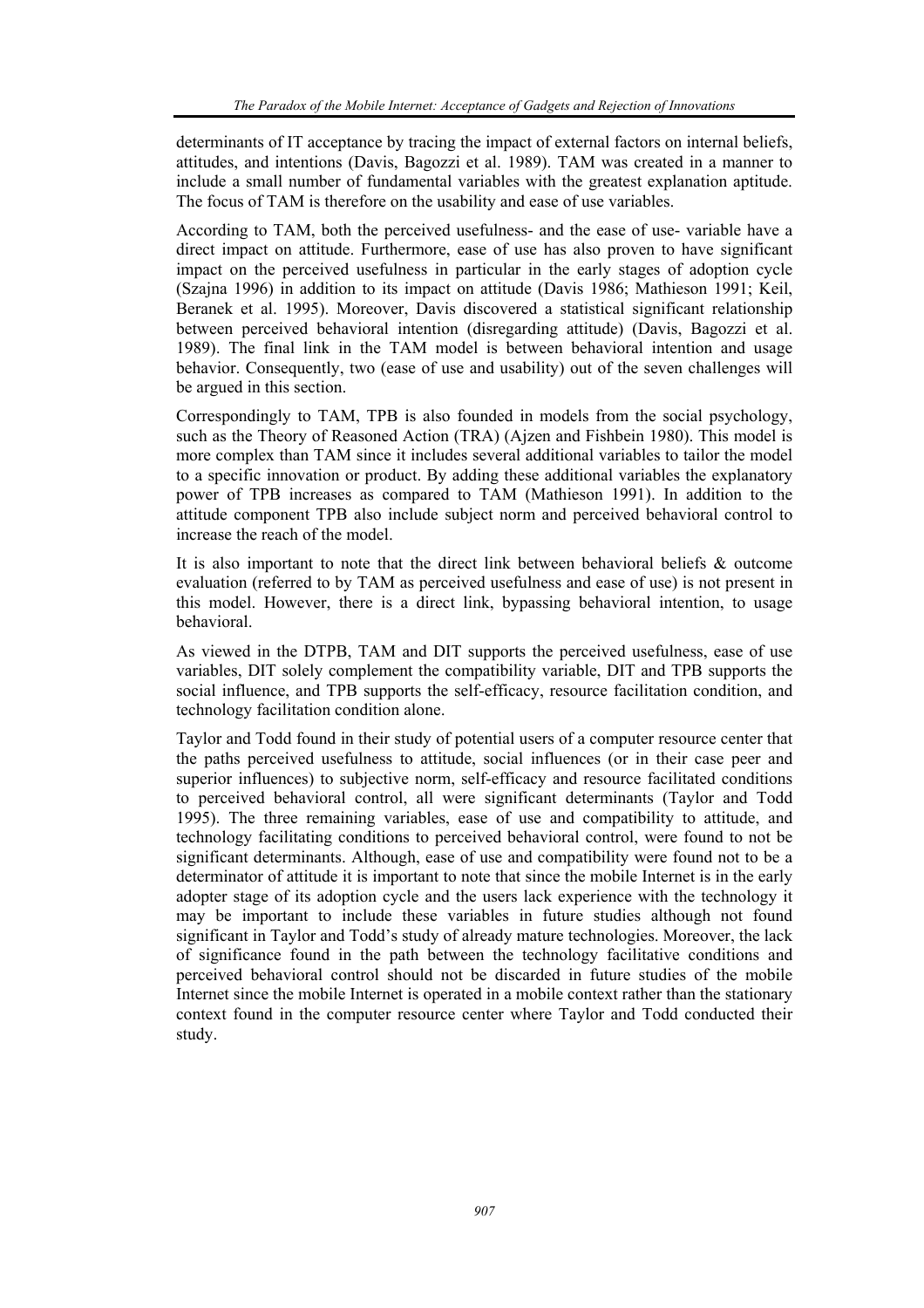

*Figure 1: Our Overall Research Model* 

## **4. Research Methodology**

This study is supported by a quantitative survey conducted in 2002, which was created to obtain some exploratory information regarding the factors affecting the adoption of the mobile Internet(Fogelgren-Pedersen 2002). In the quantitative study the primary goal was to reach a group of respondents with a potential high adoption rate of the mobile Internet. This was obtained by advertising for respondents in four of the largest union magazines in the country since they were expected to contain a significant number of mobile Internet users.

A number of 227 persons responded on the ads and filled out a questionnaire via the web, where 221 were found to be valid for utilization. Of the responses, one hundred respondents were contacted for a follow up interview, which resulted in twenty positive responses of people who would like to participate. The one hundred persons were selected for the qualitative study based on their advanced use of the mobile phone, which included usage of the mobile Internet through WAP. Seventeen were interviewed during the month of November in 2002, of which fifteen were found useful, the two remaining respondents were excluded, due to poor user experience with the mobile Internet. The primary reason for only utilizing fifteen interviews is that the other respondents lacked the experience and the knowledge to accurately draw solid conclusion based off the interviews.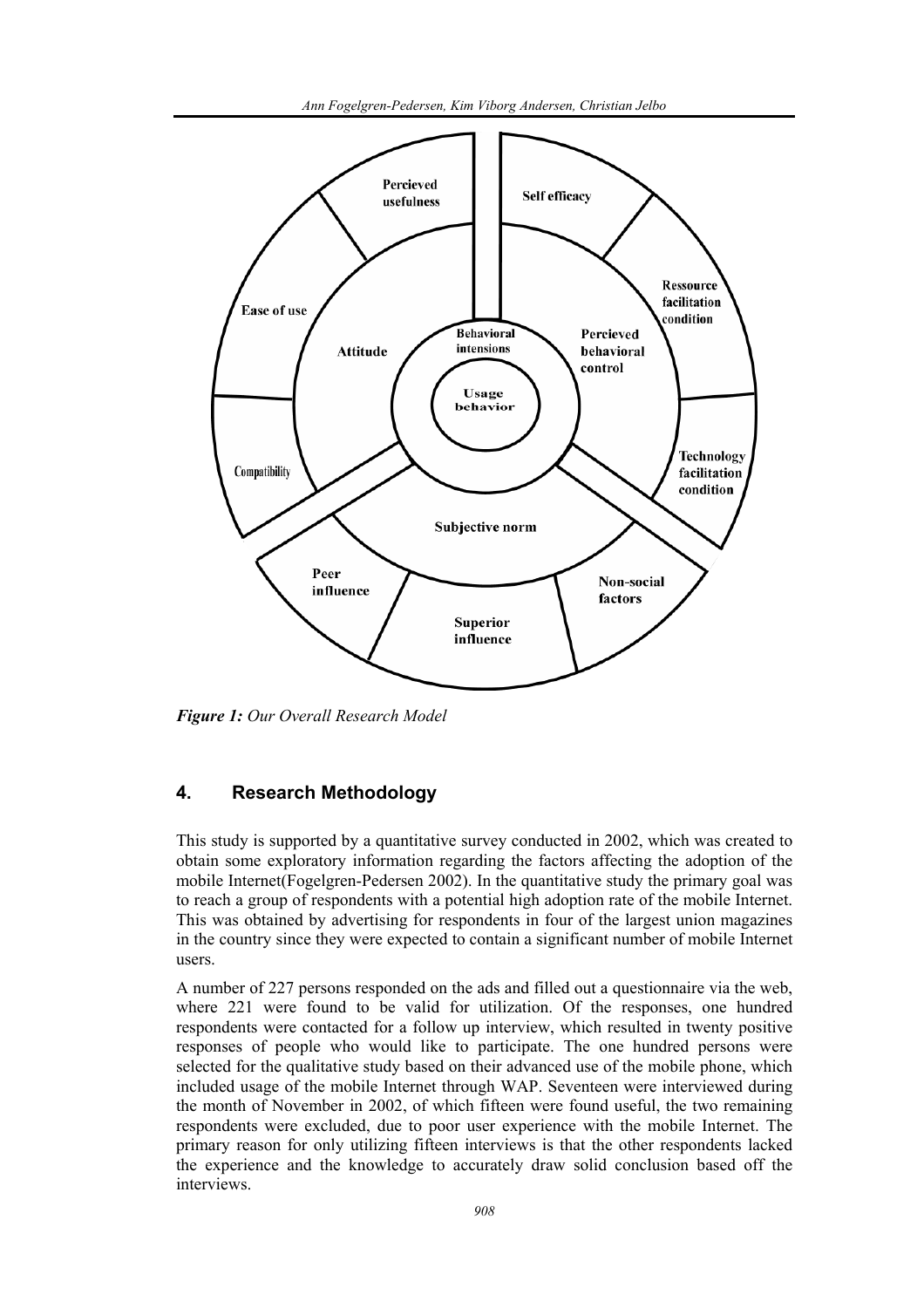The interviews had a duration around half an hour, and were carried out over the telephone instead of face to face, due to the respondents scattering geographical residential positions in the country. The interviews were conducted with open ended questions whereas analysis proceeds by extracting themes and generalizations from the collected data to present a coherent, consistent picture of the poor adoption of the mobile Internet in the Danish market.

The questions prepared for the telephone interview were aligned with Decomposed Theory of Planned Behavior, and are closely related to the questionnaire items by Taylor and Todd(Taylor and Todd 1995). All the questions were each divided respectively based on the use of network, terminal and content to determine more precisely in which area(s) there are important inhibitors and drivers to the adoption and diffusion of the mobile Internet.

The respondent group consists primarily of men with an average age of 28 years, with a high educational, and a high income level. They are all characterized as early adopters (Rogers 1995). A similar profile has been found by Aarnio et al. (Aarnio, Enkenberg et al. 2002) in the study of adoption and use of mobile services in Finland

## **5. Findings**

In Appendices A and B we have listed the key findings distributed on the eleven categories of the DTPB model. In this section we will highlight and discuss the main findings and discuss these findings.

### *Attitude*

The perceived usefulness is centered on the general physical mobility and the ability to connect the mobile computer/ PDA to the Internet through the mobile device. This gives the user increased flexibility in their private sphere and work. But the convenience of the mobility is occasionally disturbed by the respondent's annoyance towards low transmission capacity and terminals with miniature displays and inappropriate keyboards.

Lacking standardized user interface to the existing WAP-services and lacking location and context based services and information, are critical factors. In additions the respondents don't experience any difference between the content they use on the mobile Internet and on the wired Internet. One respondent made the following comment:

*"The services that I have been offered on the mobile Internet though WAP, is the same that I use on the wired Internet. I haven't experienced any differentiating between the two networks at all"* 

The lack of differentiation, combined with a decline in the range of offered services and technical limitations of the mobile terminals, leave behind users who perceives the mobile Internet as not being useful enough compared to the content on the wired Internet.

Overall the respondents find the network and the terminal easy to use, yet found it difficult to configure their WAP-profile, which gave many of the respondents an inappropriate first-hand experience with the mobile Internet that lead to a delayed adoption. At the content side, the users did not find it difficult to use but underlined that the many operations and steps in most applications made it not only time consuming but also slow to use. The problem is demonstrated in the subsequent quotation:

*"When I am using a mobile terminal there are too many operational steps involved in the process of reaching content, that might be of little interest*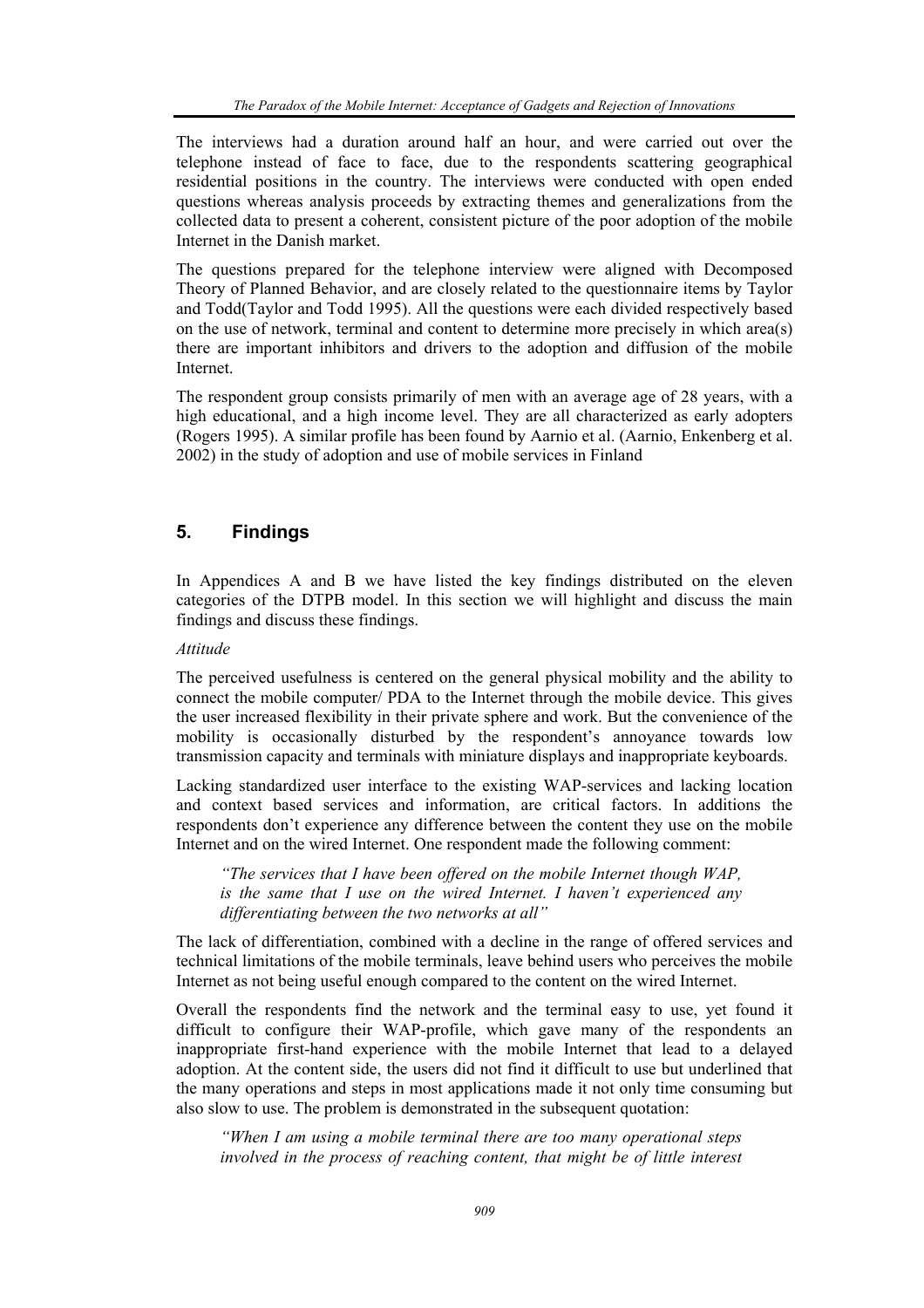*when finally displayed. On the wired Internet you abandon the search after 3-4 clicks, but on the mobile Internet I often have to go through 10 steps"* 

Many respondents stated that, the problems acknowledged above, are a great annoyance and leads to limited usage of services offered on the mobile Internet.

In the compatibility area, the major barrier found is the lack of compatibility with the wired Internet (beyond e-mail) that the users found most critical. Mobile Internet adopters and the potential adopters' expectations, association, and reference to the wired Internet have lead to significant problems, because the mobile Internet does not meet their expectations. Most of the respondents advertise for services on the mobile Internet that relates to activities respectively on work and in everydaylife. Content that combines the advantages of both the mobile- and wired Internet were found to be of great interest for the majority of the respondents.

#### *Subjective norm*

Evidently all the respondents belongs to the group of early adopters, which is manifested by the low influence that friends, colleagues and superior have on their use of the mobile Internet. As one of the respondents pronounced it:

*"My colleagues don't have any influence on my use of the mobile Internet. On work I consider my self as a pioneer in the mobile area, and my consumption of the mobile Internet is entirely driven by my own curiosity"* 

Compared to the insignificant influence from interacting peers and superiors, non social factors, such as commercials and newspapers, plays a more significant role in the adoption of innovations correlated to the mobile Internet. The majority of the respondents describe these factors as instructively information, which constitutes fundamental information about the decision to use and invest in terminals, network facility and content.

#### *Perceived behavioral control*

The respondents all have high level of self-efficacy estimation hence able to use the mobile Internet without assistance. These findings excludes, that the poor diffusion of the mobile Internet could be related to the users lacking ability to utilize the technology.

On the resource facilitating conditions, the network services and content provision is evaluated to exceed the benefits. By contrast, the prices on the terminals are found adequate by the respondents.

The evaluations of the technology facilitating conditions were very critical with respect to speed for up and download and the speed when interchanging data with PDAs and portable computers. A respondent stated that:

*"When it comes to up- and download over the mobile Internet, you are confronted with the old familiar problem, network capacity that is too slow. But you compound with it due to lack of alternatives"* 

The terminals are compatible with mail and calendar functions, but the respondents do rarely synchronize between the different devices. Normally this is done through cables / docking stations at the physical locations. Not a single respondent had any examples of content on the mobile Internet that could be used in relation to other software in the daily work setting.

Overall, the respondents in the early adopter group are positive and find the mobile Internet useful. This is contradicted by their perception that the mobile Internet is lacking transmission speed, poor display capacity and inadequate keypads. Furthermore, the respondents find the content difficult to access and when they access it, there are limited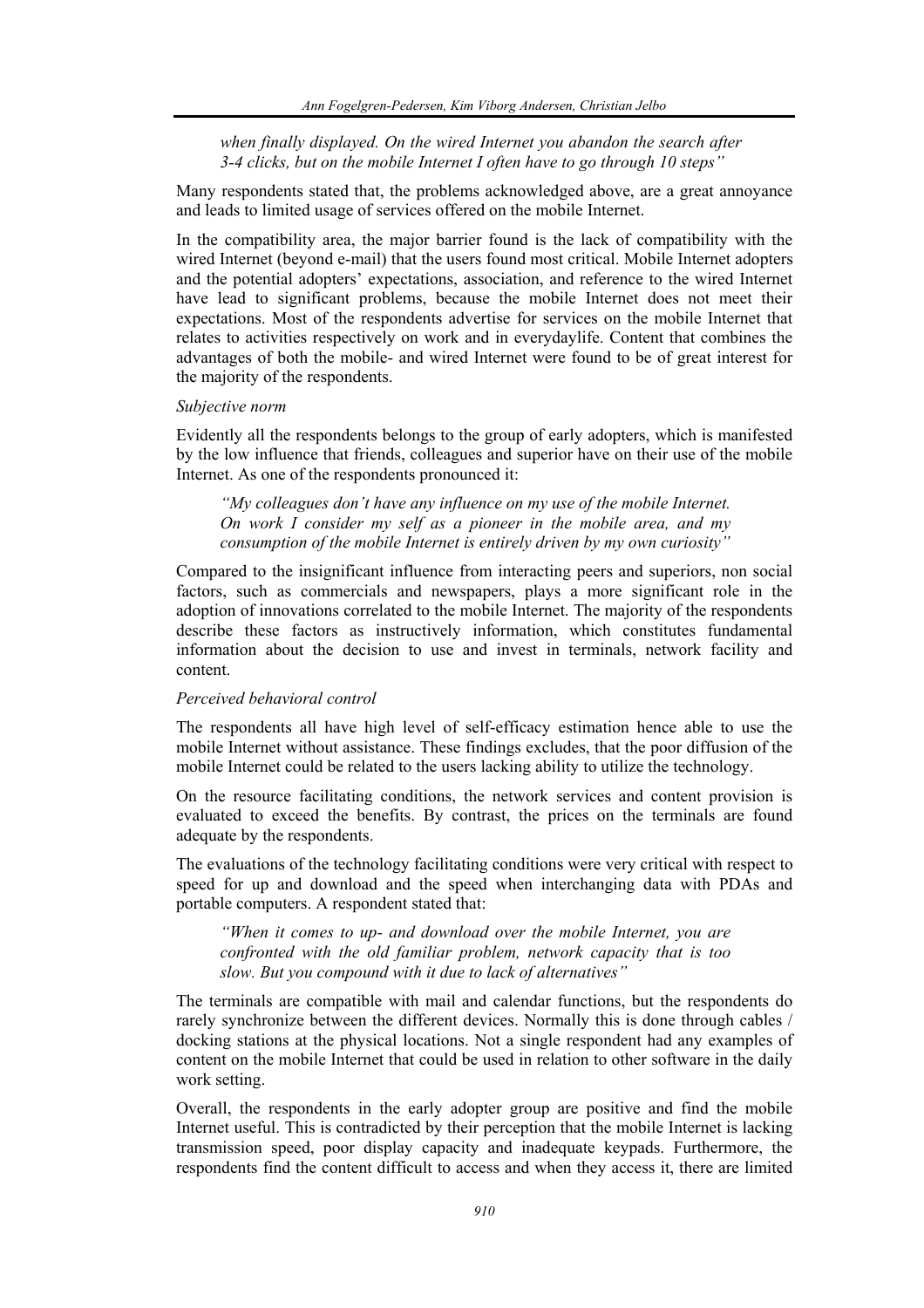benefits for the users and lacks usability. Onwards, the respondents find the pricing exceeding the benefits. Yet, the users find advantages using the mobile Internet, primarily the flexibility in the daily life and the major part of the respondents find that the benefits using the mobile Internet exceeds the disadvantages and are confident that the shortcomings are solved.

## **6. Conclusions**

The qualitative study provided some interesting insights to possible areas of improvement for later adopter groups to begin utilizing the mobile Internet. With regards to the technology, there is a great need for improvement and progress made with regards to the speed of implementation of GPRS and UMTS. The realization of GPRS is progressing slowly and this indicates that the technology push strategy may not be the right way to create a demand. Our respondents clearly call for increased supply of content and better price mechanism.

On the design, the respondent's points to a extension of terminal functionalities that better support other functions than SMS and speech. This could be realized via developments of larger displays, user friendly keyboards and by focusing on the convergence between other technologies. This development is already noticeable in the new generation of terminals, which withholds considerably modification, such as a larger display with colors, more convenient keyboards based on the well known qwerty-system and by its software compatibility to Java and familiar programs like Microsoft's Word and Excel.

The use of the DTPB model in a qualitative study posed challenges in capturing the user as a network member and the complexity in that most of our respondents have got the phone from their company rather than paid it themselves. Although, the technologycentric view in the DTPB pointed to respondents' call for application that can be used in compliance with other software application, the DTPB framework has room for improvement for capturing the consumer and network issues (Pedersen, Methlie et al. 2002). Onwards, we expected to reveal a rich picture using the DTPB-model but ended with a set of factors that rather call more research and different research methodological approaches than followed here. There is room for exploring the switching role of the user from the professional settings to the role as end consumer. For most respondents the cost issue is a non-contributing factor to the low take-up of using the innovative part of the mobile Internet. The consumer acceptance of the gadgets and devices in our respondent group is primarily financed by their employer.

## **References**

- Adams, D. A., Nelson, R. R. and Todd, P. A. (1992). Perceived Usefulness, Ease of Usage of Information Technology: A Replication. MIS Quarterly 16(2): 227-248.
- Ajzen, I. (1985). From Intention to Actions: A Theory of Planned Behavior. Action Control: From Cognition to Behavior. J. Beckmann. New York, Springer Verlag: 11-39.
- Ajzen, I. and Fishbein M. (1980). Understanding Attitudes and Predicting Social Behavior. Englewood Cliffs, NJ, Prentice Hall.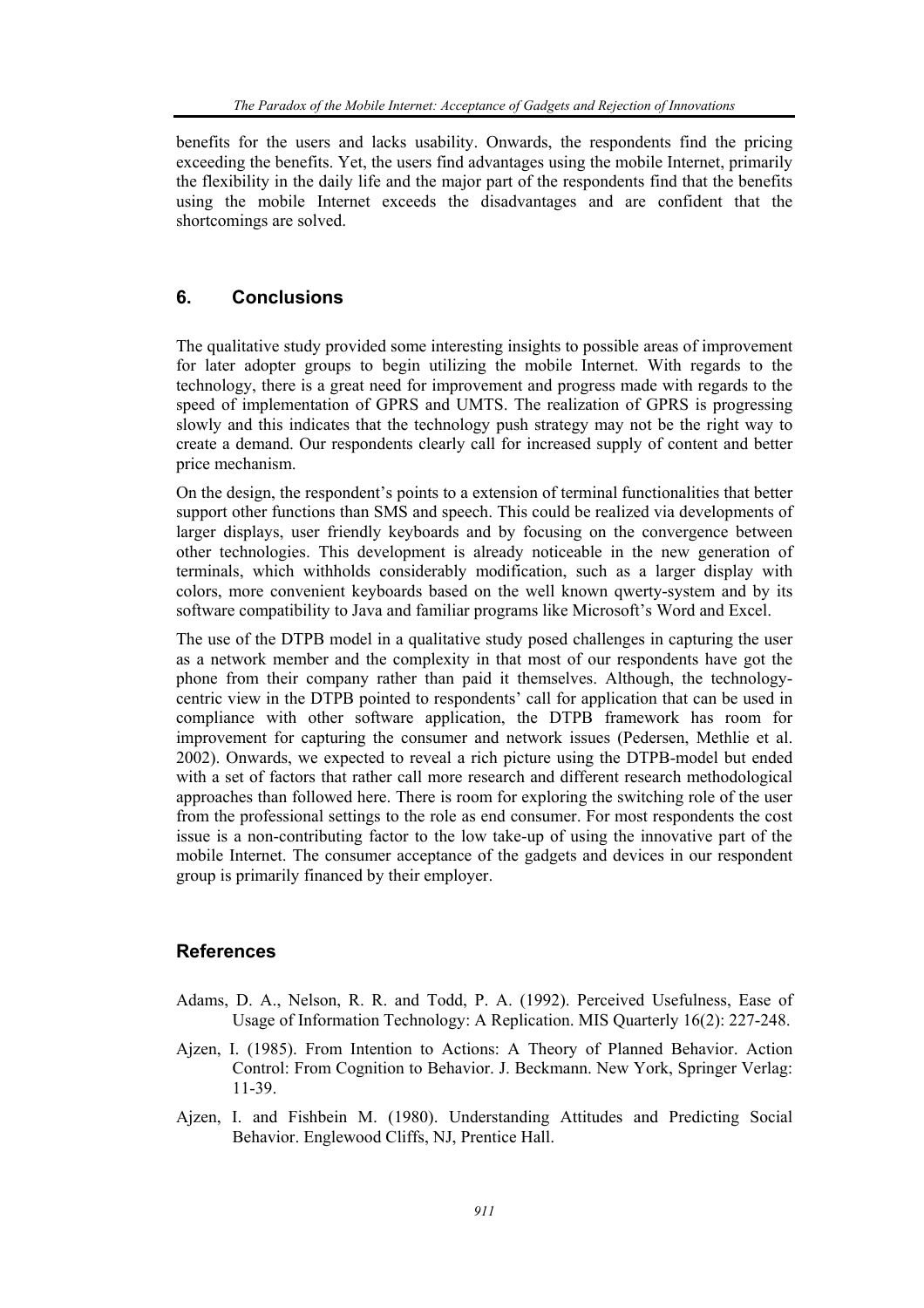- Anckar, B. and D'Incau, D. (2002). Value-Added Services in Mobile Commerce: An Analytical Framework and Empirical Findings from a National Consumer Survey. Proceedings of the 35th Hawaii International Conference on Systems Science, Big Island, Hawaii.
- Autorité de Regulation des Telecommunications. (2003). ART's Annual Report 2001, Autorité de Regulation des Telecommunications.
- Chau, P. Y. K. and Hu, P. J. H. (2002). Investigating Professionals Decisions to Accept Telemedicine Technology: An Empirical Test of Competing Theories. Information and Management 39: 297-311.
- Compeau, D. and Higgins, C. (1991). The Development of a Measure of Computer Self-Efficacy. ASAC 1991 Conference, Niagara Falls, ASAC.
- Davis, F. (1986). Technology Acceptance Model for Empirically Testing New End-User Information Systems: Theory and Results. Boston, MA, Massachussetts Institute of Technology.
- Davis, F. D., Bagozzi, R. P. and Warshaw, P. R. (1989). User Acceptance of Computer Technology: A Comparison of Two Theoretical Models. Management Science 35(8): 982-1003.
- European Commission, (2002). 6th Framework Program: 1st Call. Brussels: European Commission, European Commission.
- Fogelgren-Pedersen, A. (2002). Mobile Internet Users Database. Copenhagen, Institute of Informatics, Copenhagen Business School.
- International Telecommunication Union. (2003). Mobile Cellular, Subscribers per 100 People by Country, 2001. International Telecommunication Union.
- International Telecommunication Union. (2002). ITU Internets Reports 2002: Internet for a Mobile Generation. Geneva, International Telecommunication Union.
- Keil, M., Beranek, P. M. and Konsynski, B. R. (1995). Usefulness and Ease of Use: Field Study Evidence Regarding Task Considerations. Decision Support Systems 13(1): 75-91.
- Khalifa, M. and Cheng, S. K. N. (2002). Adoption of Mobile Commerce: Role of Exposure. 35th Hawaii International Conference on Systems Sciences, Hawaii.
- Kim, H., Kim, J. and Lee, Y. et al. (2002). An Empirical Study of the Use Contexts and Usability Problems in the Mobile Internet. Proceedings of the 35th Hawaii International Conference on Systems Science, Big Island, Hawaii.
- Lyytinen, K. and Yoo, Y. (2002). Technical and Social Issues in Pervasive Computing. Communications of the ACM(Special Issue).
- Lyytinen, K. and Yoo, Y. (Forthcoming). The Next Wave of Nomadic Computing: A Research Agenda for Information Systems Research. Information Systems Research.
- Mathieson, K. (1991). Predicting User Intentions: Comparing the Technology Acceptance Model with the Theory of Planned Behavior. Information Systems Research 2(3): 173-191.
- Mathieson, K. and Peacock, E., et al. (2001). Extending the Technology Acceptance Model: The Influence of Perceived User Resources. Advances in Information Systems 32(3): 86-112.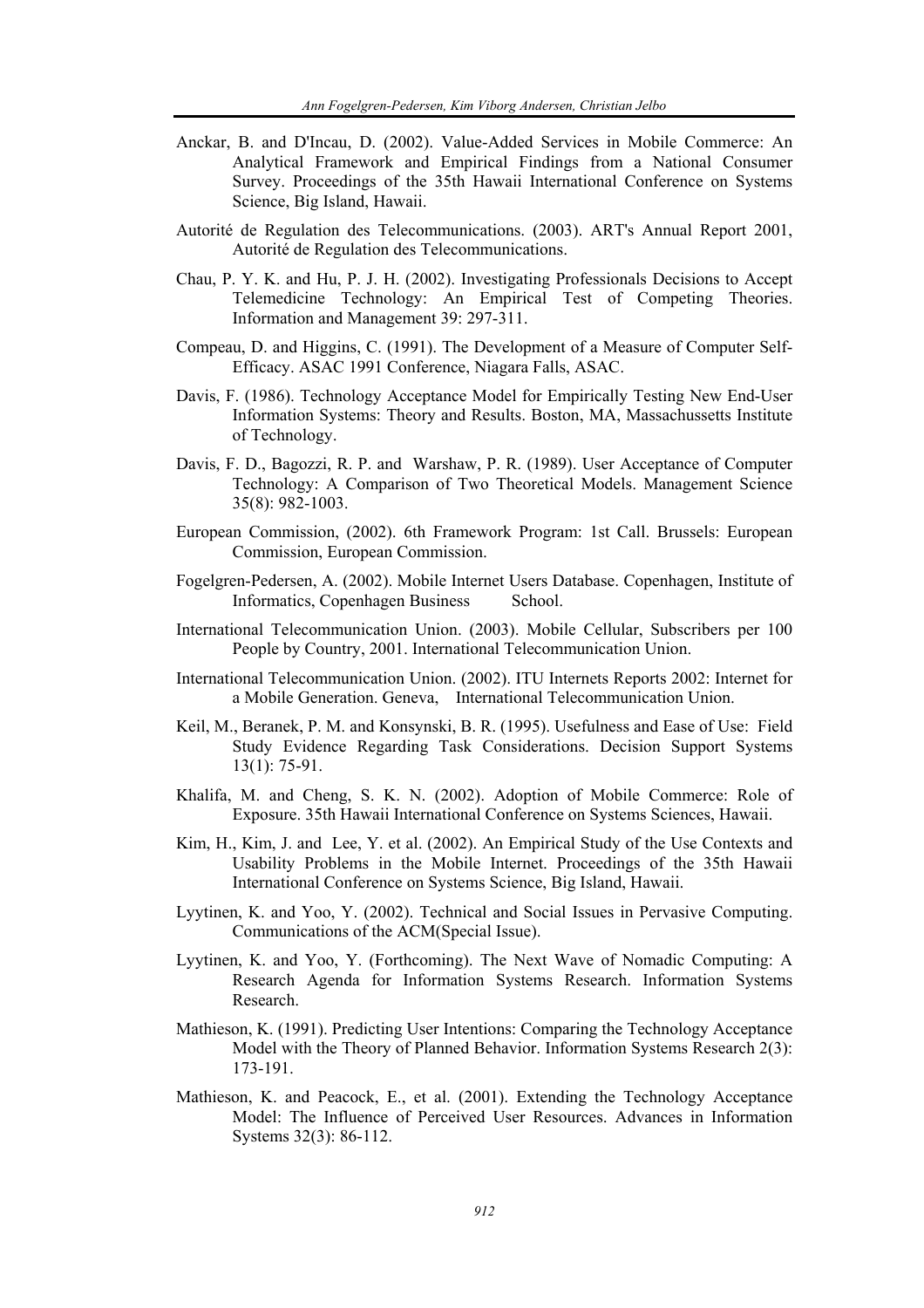- Ministry of Transport and Communications, Finland. (2003). List of Tables and Figures in Telecommunications Statistics 2002, Ministry of Transport and Communications Finland.
- National IT and Telecom Agency, Denmark. (2003). Telecom statistics first half-year of 2002, National IT and Telecom Agency, Denmark.
- Norwegian Post and Telecommunications Authority. (2003). The Norwegian Telecom Market - first half-year 2002, Norwegian Post and Telecommunications Authority.
- Oftel Office of Telecommunication, UK. (2002). Mobile Market Update October to December 2001. Oftel Office of Telecommunication UK.
- Pedersen, J. P. and Ling, X. L. (2002). The End of Procurement. Procurement Journal 5(2): 133-230.
- Pedersen, P. E., Methlie, L. B. and Thorbjørnsen, H. (2002). Understanding Mobile Commerce End-User Adoption: A Triangulation Perspectives and Suggestions for an Exploratory Services Evaluation Framework. Proceedings of the 35th Hawaii International Conference on System Science, Big Island, Hawaii.
- Rogers, E. M. (1995). Diffusion of Innovations. New York, The Free Press.
- Straub, D. W. and Keil, M., et al. (1997). Testing the Technology Acceptance Model Across Cultures: A Three Country Study. Information and Management 33: 1-11.
- Szajna, B. (1996). Empirical Evaluation of the Revised Technology Acceptance Model. Management Science 42(1): 85-92.
- Taylor, S. and Todd, P. A. (1995). Understanding Information Technology Usage: A Test of Competing Models. Information Systems Research 6(2): 144-176.
- Vilstrup Interactive, (2000). Study on status and perspectives for WAP-technology, Vilstrup Interactive. 2003.
- van der Heijden, H. and Sørensen, L. S. (2002). The Mobile Decision Maker: Mobile Decision Aids, Task Complexity, and Decision Effectiveness, Department of Informatics, Copenhagen Business School. 2003.
- Viswanath, V. and Davis, F. D. (2000). Theoretical Extension of the Technology Acceptance Model: Four Longitudinal Field Studies. Management Science 46: 186-204.
- Aarnio, A., Enkenberg, A., Heikkilä, J, & Hirvola, S. (2002). Adoption and Use of Mobile Services Epirical Evidence from a Finnish Survey. Proceedings of the 35th Hawaii International Conference on Systems Science, Big Island, Hawaii.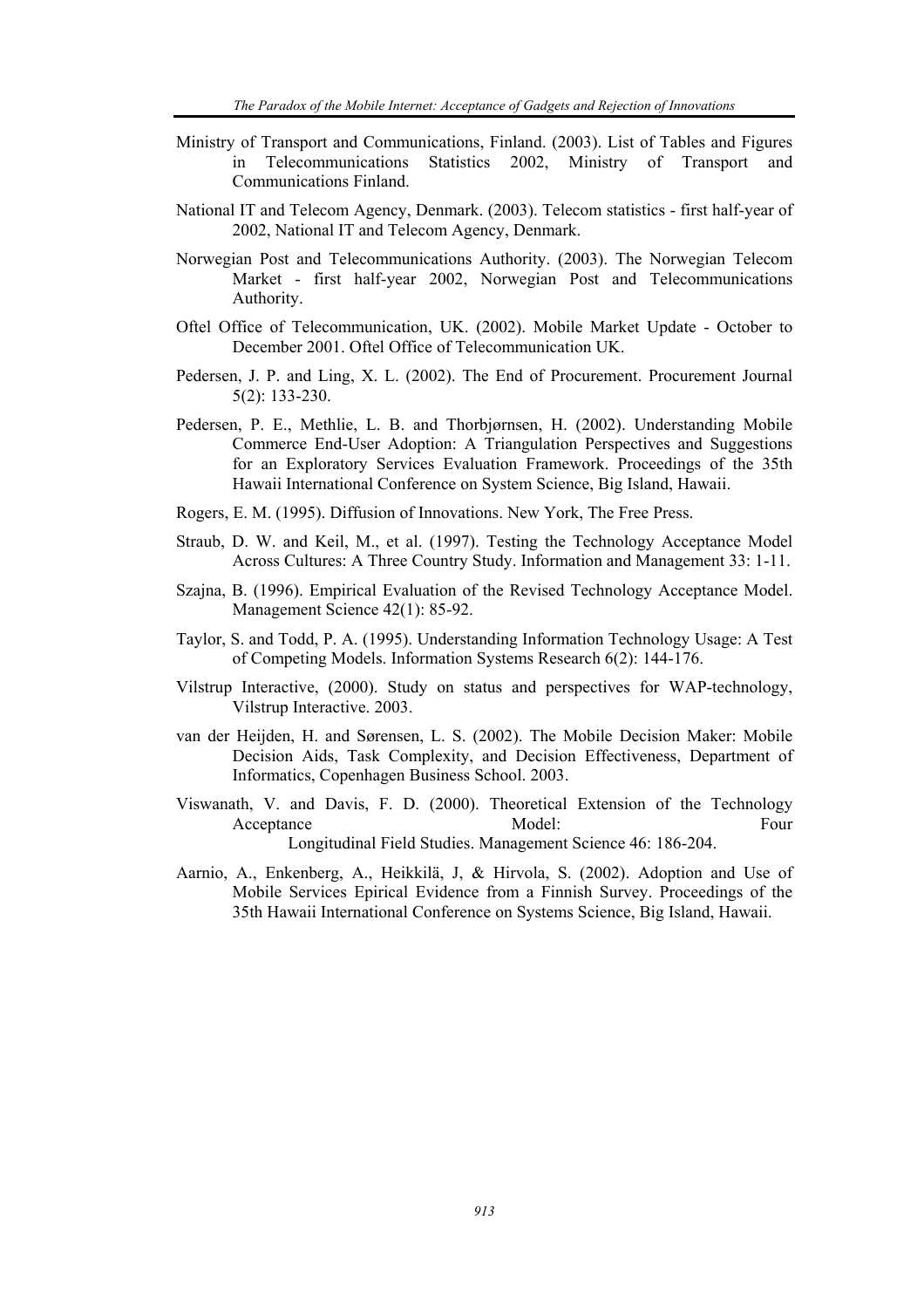| <b>Theory</b>           | <b>Network</b>                                                                                                                                                                                                          | Terminal                                                                                                                                                                                                    | Content                                                                                                                                                                                                                       | Related to use of<br>mobile Internet                                                                                                                                                                                                                                                                                                                                                                                                                                                                                                                                                                                                                                          |
|-------------------------|-------------------------------------------------------------------------------------------------------------------------------------------------------------------------------------------------------------------------|-------------------------------------------------------------------------------------------------------------------------------------------------------------------------------------------------------------|-------------------------------------------------------------------------------------------------------------------------------------------------------------------------------------------------------------------------------|-------------------------------------------------------------------------------------------------------------------------------------------------------------------------------------------------------------------------------------------------------------------------------------------------------------------------------------------------------------------------------------------------------------------------------------------------------------------------------------------------------------------------------------------------------------------------------------------------------------------------------------------------------------------------------|
| Perceived<br>usefulness | General physical<br>$\bullet$<br>mobility $(++)$<br>Computer<br>$\bullet$<br>and<br><b>PDA</b><br>connectivity ++                                                                                                       | $\bullet$<br>Added<br>flexibility<br>and<br>effectiveness in<br>working<br>my<br>procedures $(++)$<br>Physical<br>$\bullet$<br>$mobility(+)$<br>Sending<br>and<br>$\bullet$<br>receiving<br>$emails(+)$     | Traffic info is<br>$\bullet$<br>useful $(+)$<br>Downloads<br>of<br>news and sports<br>results                                                                                                                                 | $\bullet$<br>Added flexibility in<br>work and everyday<br>$life(++)$<br>The<br>advantage<br>$\bullet$<br>accomplished<br>by<br>using the mobile<br>Internet.<br>compensate<br>for<br>potential<br>incon-<br>$venience(++)$                                                                                                                                                                                                                                                                                                                                                                                                                                                    |
| <b>Ease of use</b>      | The instructions<br>$\bullet$<br>using the<br>for<br>mobile network<br>has<br>been<br>$sufficient(+++)$<br>Found all the<br>$\bullet$<br>necessary infor-<br>mations concer-<br>ning WAP<br>at<br>operators<br>homepage | The terminal is<br>$\bullet$<br>easy<br>to<br>use<br>$(++)$<br>The keying on<br>٠<br>terminals<br>like<br>Nokia<br>Communicator<br>is easy                                                                  | The content on<br>$\bullet$<br>the<br>mobile<br>Internet is easy<br>to $use(+++)$<br>The content is<br>$\bullet$<br>easy to use but<br>still to slow and<br>$limited(++)$                                                     | Did not find the<br>$\bullet$<br>mobile<br>Internet<br>difficult<br>to<br>comprehend<br>the<br>first time I<br>got<br>acquainted with the<br>mobile<br>$Internet(+++)$                                                                                                                                                                                                                                                                                                                                                                                                                                                                                                        |
| Compatibility           | $\bullet$<br>The<br>mobility<br>supports the way<br>I work $(++)$<br>Sending<br>and<br>$\bullet$<br>receiving emails<br>support my way<br>of working $(+)$                                                              | $\bullet$<br>Physical<br>mobility<br>at<br>$work$ (+++)<br>Sending<br>$\bullet$<br>and<br>receiving mails<br>irrespective<br>of<br>location<br>supports<br>my<br>working life(+)                            | Sending<br>$\bullet$<br>and<br>receiving mails<br>irrespective<br>of<br>location<br>supports<br>my<br>working $life(++)$<br>In my every day<br>$\bullet$<br>life I use it to<br>download<br>addresses<br>and<br>phone numbers | The<br>mobile<br>$\bullet$<br>Internet<br><i>is</i><br>compatible<br>with<br>the fixed Internet<br>respect<br>of<br>in<br>sending<br>and<br>receiving<br>emails<br>$(++)$<br>It's compatible in<br>$\bullet$<br>respect of sending<br>a fax from the<br>mobile phone $(+)$<br>Later on the fixed-<br>$\bullet$<br>and mobile Internet<br>will converge an<br>ex. is sending sms<br>the<br>fixed<br>over<br>$network(+)$<br>I think the mobile<br>$\bullet$<br>Internet<br>is<br>with<br>compatible<br>the fixed Internet,<br>but I don't use it<br>my self<br>I find my terminal<br>compatible<br>with<br>other<br>used<br>technologies<br>ex.<br>my<br>PDA.<br>and<br>laptop |
| <b>Social influence</b> | $\bullet$<br>$\bullet$                                                                                                                                                                                                  | Colleagues had a certain influence on my choice of using the mobile Internet $(++)$<br>Friends had a certain influence on my choice of using the mobile Internet<br>because they gave me a free terminal(+) |                                                                                                                                                                                                                               | The organization I work in had a certain influence on my choice of using the mobile Internet<br>Commercials and articles had a certain influence on my choice of using the mobile Internet(+++)                                                                                                                                                                                                                                                                                                                                                                                                                                                                               |

# *Appendix A: Mobile Internet Drivers*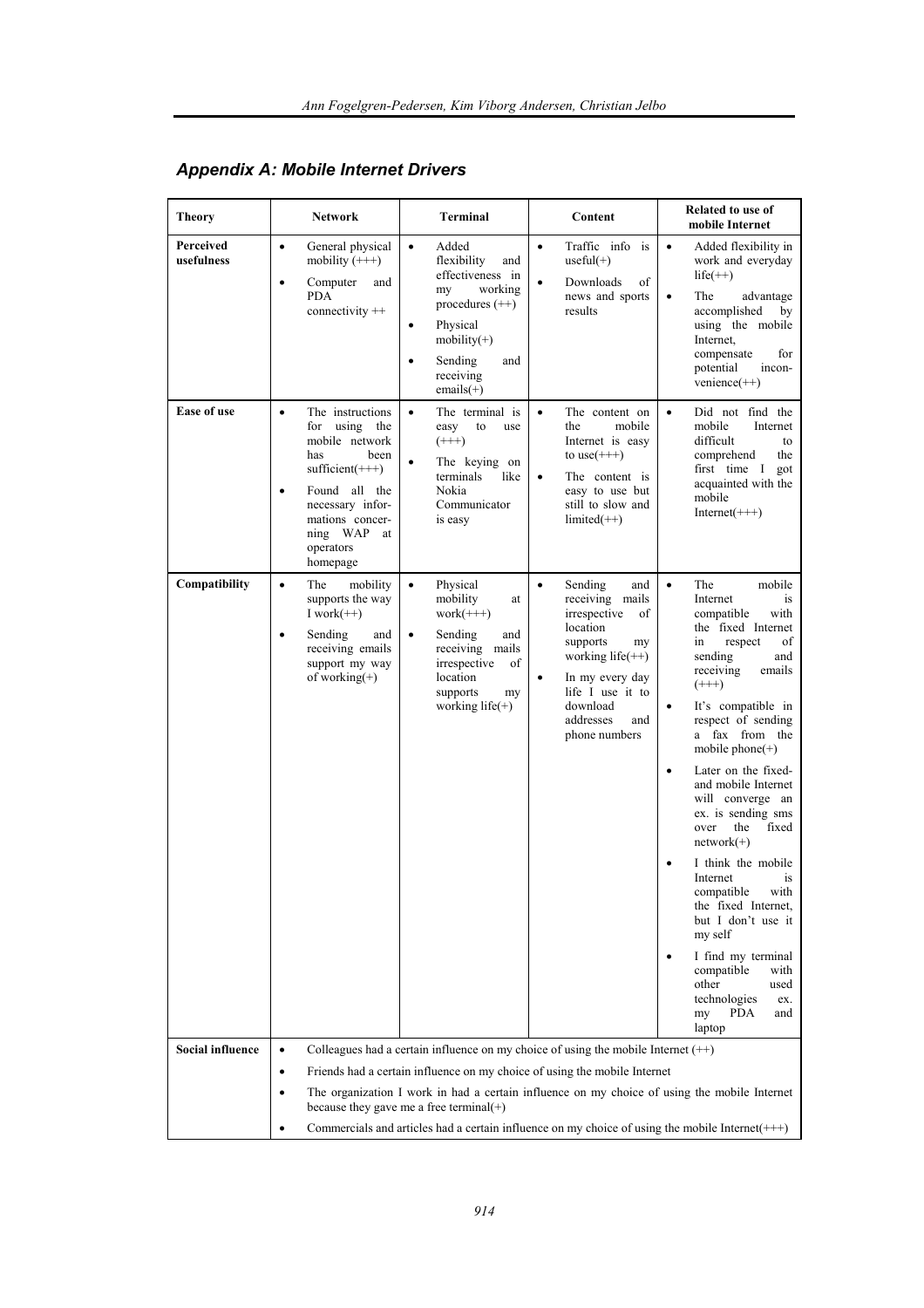| Respondents that felt they could use the mobile Internet without any assistance the very first time<br>$\bullet$<br>they used it $(+++)$ (all but one)<br>I am comfortable with new technology (+++)(all stated that)<br>٠<br>Prices on SMS<br>$\bullet$<br>Resource<br>$\bullet$<br>The<br>terminal<br>Prices on ring<br>Respondents<br>$\bullet$<br>facilitating<br>tones are fair<br>the<br>and speech has<br>price is high, but<br>find                                                                                           | that                                                                                       |  |  |  |  |
|---------------------------------------------------------------------------------------------------------------------------------------------------------------------------------------------------------------------------------------------------------------------------------------------------------------------------------------------------------------------------------------------------------------------------------------------------------------------------------------------------------------------------------------|--------------------------------------------------------------------------------------------|--|--|--|--|
|                                                                                                                                                                                                                                                                                                                                                                                                                                                                                                                                       |                                                                                            |  |  |  |  |
|                                                                                                                                                                                                                                                                                                                                                                                                                                                                                                                                       |                                                                                            |  |  |  |  |
| condition<br>found<br>I am willing to<br>Internet<br>a<br>reasonable level<br>pay the price $(+)$<br>$timesaving(+++)$<br>The<br>terminal<br>The price is high<br>compared to the<br>price is $fair(+)$<br>fixed<br>network<br>opinion<br>No<br>٠<br>but it's a price I<br>regarding<br>am willing to<br>price(work<br>pay<br>phone)                                                                                                                                                                                                  | mobile                                                                                     |  |  |  |  |
| Technology<br>Mobility<br>My terminal is<br>$\bullet$<br>$\bullet$<br>facilitating<br>compatible with<br>concerning<br>up<br>conditions<br>and download of<br>my laptop and<br>data<br><b>PDA</b><br>My terminal is<br>$\bullet$<br>compatible with<br>my MP3 player<br>My terminal is<br>$\bullet$<br>compatible with<br>outlook and my<br>calendar $(+)$<br>My terminal is<br>$\bullet$<br>compatible with<br>the mail server<br>on work $(+)$<br>Ι<br>have<br>no<br>$\bullet$<br>problem<br>with<br>reading of the<br>$display(+)$ |                                                                                            |  |  |  |  |
| Attitude<br>The use of the mobile Internet is a good idea $(++)(all$ stated that)<br>$\bullet$                                                                                                                                                                                                                                                                                                                                                                                                                                        |                                                                                            |  |  |  |  |
| $\bullet$                                                                                                                                                                                                                                                                                                                                                                                                                                                                                                                             | The idea behind the technology is good, but the implementation haven't yet been successful |  |  |  |  |
| Like to use the mobile Internet $(+++)(12)$<br>$\bullet$                                                                                                                                                                                                                                                                                                                                                                                                                                                                              |                                                                                            |  |  |  |  |
| I find the use of the mobile Internet comfortable $(++)(10)$<br>$\bullet$                                                                                                                                                                                                                                                                                                                                                                                                                                                             |                                                                                            |  |  |  |  |
| Subjective<br>I'm working with colleagues that think I should use the mobile Internet $(+)$<br>$\bullet$<br>norm                                                                                                                                                                                                                                                                                                                                                                                                                      |                                                                                            |  |  |  |  |
| Part of my family and my friends think I should use the mobile Internet<br>$\bullet$                                                                                                                                                                                                                                                                                                                                                                                                                                                  |                                                                                            |  |  |  |  |
| Buying products presented in commercials $(+)$<br>$\bullet$                                                                                                                                                                                                                                                                                                                                                                                                                                                                           |                                                                                            |  |  |  |  |
| Perceived<br>I'm able to use the mobile Internet $(++)(all)$<br>$\bullet$<br>behavioural                                                                                                                                                                                                                                                                                                                                                                                                                                              |                                                                                            |  |  |  |  |
| Using the mobile Internet is completely within my control $(+++)(12)$<br>$\bullet$<br>control<br>Have the resources and the knowledge and the ability to make use of the mobile<br>$Internet(++)$ (except two)                                                                                                                                                                                                                                                                                                                        |                                                                                            |  |  |  |  |

| The Paradox of the Mobile Internet: Acceptance of Gadgets and Rejection of Innovations |  |  |
|----------------------------------------------------------------------------------------|--|--|
|                                                                                        |  |  |

 $++$ ) frequent (more than 5)  $++$ ) often (4-5) +) sometimes (2-3)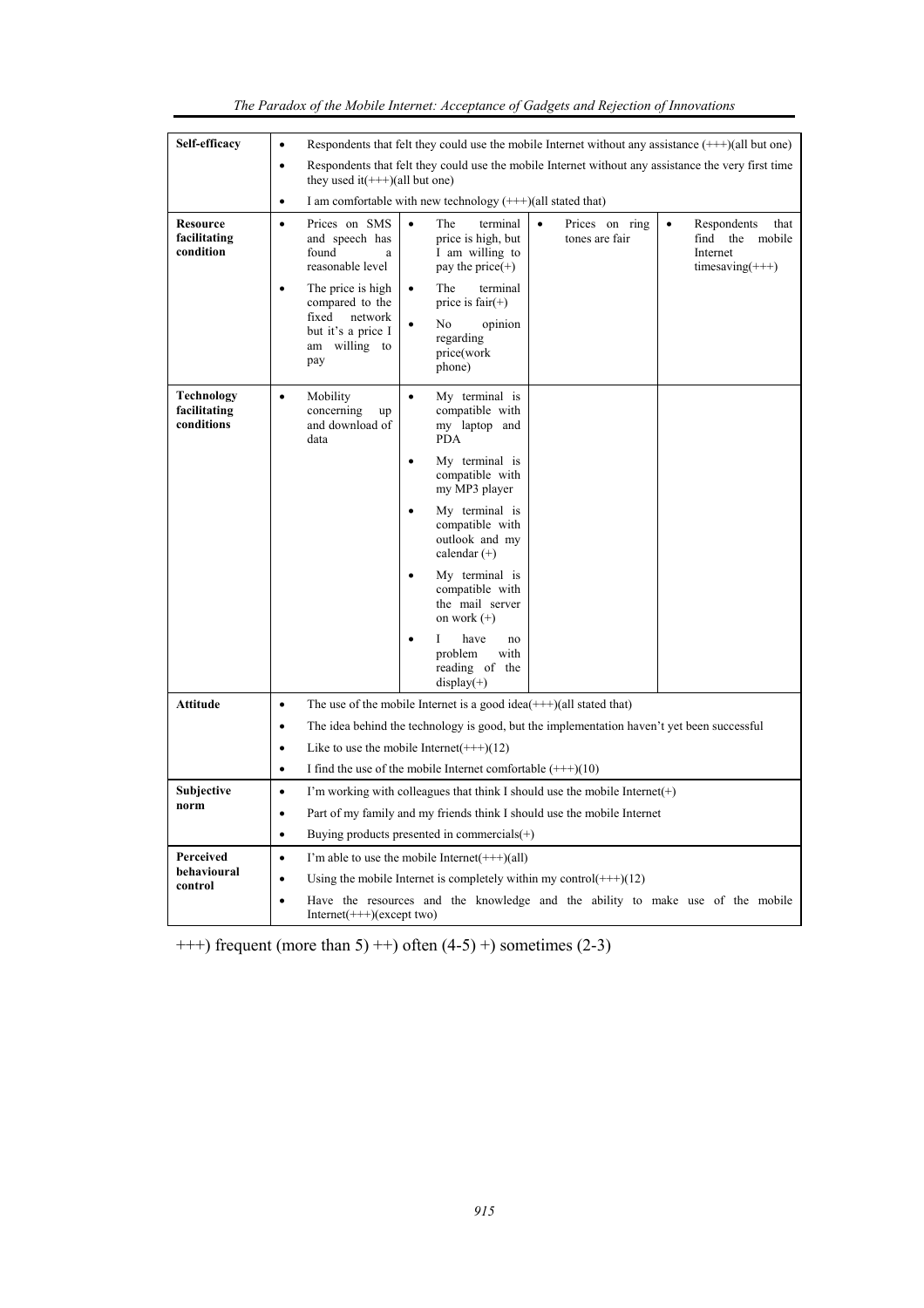| <b>Theory</b>                                              | <b>Network</b>                                                                                                                                                                                                                                                                                                                                                                                                                                                                                                                                                                                                                                                                                                                                                                                                                                                                                                                                    | <b>Terminal</b>                                                                                                                                                | Content                                                                                                                                                                                                                                                                                                                            | Use of mobile<br>Internet                                                                                                                                                                                          |  |
|------------------------------------------------------------|---------------------------------------------------------------------------------------------------------------------------------------------------------------------------------------------------------------------------------------------------------------------------------------------------------------------------------------------------------------------------------------------------------------------------------------------------------------------------------------------------------------------------------------------------------------------------------------------------------------------------------------------------------------------------------------------------------------------------------------------------------------------------------------------------------------------------------------------------------------------------------------------------------------------------------------------------|----------------------------------------------------------------------------------------------------------------------------------------------------------------|------------------------------------------------------------------------------------------------------------------------------------------------------------------------------------------------------------------------------------------------------------------------------------------------------------------------------------|--------------------------------------------------------------------------------------------------------------------------------------------------------------------------------------------------------------------|--|
| <b>Perceived</b><br>usefulness                             | Slow transmission<br>$\bullet$<br>speed $(++)$                                                                                                                                                                                                                                                                                                                                                                                                                                                                                                                                                                                                                                                                                                                                                                                                                                                                                                    | Small display $(+)$<br>$\bullet$<br>Discomfort<br>of<br>$\bullet$<br>keying<br>Slow<br>$\bullet$<br>transmission-<br>speed                                     | $\bullet$<br>To<br>many<br>operational<br>$steps(+)$<br>Difficulties with<br>$\bullet$<br>$Accessibility(+)$<br>Not<br>useful<br>$\bullet$<br>enough yet<br>Not<br>$\bullet$<br>enough<br>information's<br>and services<br>different-<br>No<br>tiations from the<br>wired Internet<br>Miss<br>standard<br>٠<br>GUI on WAP<br>sites | $\bullet$<br>No<br>Added<br>flexibility<br>in<br>work<br>and<br>everyday<br>$life(++)$<br>The advantage<br>by using<br>the<br>mobile Internet.<br>do<br>not<br>compensate for<br>potential incon-<br>$venience(+)$ |  |
| <b>Ease of use</b>                                         | Adjustment<br>of<br>٠<br>WAP-profile is<br>too difficult $(++)$<br>Lack<br>οf<br>$\bullet$<br>information<br>concerning<br>usage of laptop,<br>PDA and mobile<br>network<br>together<br>Lack<br>of<br>information<br>concerning<br>usage of WAP                                                                                                                                                                                                                                                                                                                                                                                                                                                                                                                                                                                                                                                                                                   | Miss standards<br>$\bullet$<br>graphical<br>user<br>interfaces<br>between<br>different models<br>of terminals<br>Navigation<br>on<br>the phone<br>is<br>clumsy | Services on the<br>$\bullet$<br>mobile Internet<br>is to slow and<br>$limited(++)$<br>To<br>$\bullet$<br>many<br>operational steps<br>$\bullet$<br>Using<br>and<br>down-loading of<br>content<br>is<br>inconvenient                                                                                                                | $\bullet$<br>Using<br>the<br>mobile Internet<br>is more complex<br>than using the<br>fixed Internet<br>Adjustment<br>$\bullet$<br>of<br>WAP profile to<br>$difficult(++)$                                          |  |
| Compa-<br>tibility<br>Social<br>influence<br>Self-efficacy | My use of the mobile Internet is not related to my work<br>$\bullet$<br>Compatibility problems between terminal and operator software<br>٠<br>The terminals usability do not support my way of working<br>٠<br>Not aware of any content that supports my way of working $(++)$<br>٠<br>Miss easy access to support and better overview of available information's<br>$\bullet$<br>Don't see the connection between the fixed and mobile Internet( $\leftarrow$ ++)<br>Don't use the mobile Internet in connection with other technologies(+)<br>None of my friends and Colleagues had any influence on my choice of using the mobile<br>$\bullet$<br>$Internet(+++)$<br>The organization I work in had no influence on my choice of using the mobile Internet $(++)$<br>٠<br>Commercials and articles had no influence on my choice of using the mobile Internet( $++$ )<br>٠<br>Only one respondent felt he/she couldn't use the mobile Internet |                                                                                                                                                                |                                                                                                                                                                                                                                                                                                                                    |                                                                                                                                                                                                                    |  |
|                                                            | $\bullet$<br>$\bullet$                                                                                                                                                                                                                                                                                                                                                                                                                                                                                                                                                                                                                                                                                                                                                                                                                                                                                                                            |                                                                                                                                                                | Only one respondent felt he/she couldn't use the mobile Internet the first time he/she used it                                                                                                                                                                                                                                     |                                                                                                                                                                                                                    |  |
| <b>Resource</b><br>facilitating<br>condition               | The price on the<br>٠<br>network is way<br>to high $(++)$<br>The<br>network<br>٠<br>don't<br>generate<br>enough value for                                                                                                                                                                                                                                                                                                                                                                                                                                                                                                                                                                                                                                                                                                                                                                                                                         | $\bullet$<br>The<br>price<br>on<br>terminals<br>with<br>mobile Internet<br>is<br>access<br>to<br>$high(++)$                                                    | Haven't<br>$\bullet$<br>used<br>payment<br>services because<br>expen-<br>it's to<br>$sive(+++) (9)$<br>expensive<br>To<br>$\bullet$                                                                                                                                                                                                | Respondents<br>$\bullet$<br>that don't find<br>mobile<br>the<br>Internet<br>timesaving<br>$(++)$                                                                                                                   |  |

# *Appendix B: Mobile Internet Inhibitors*